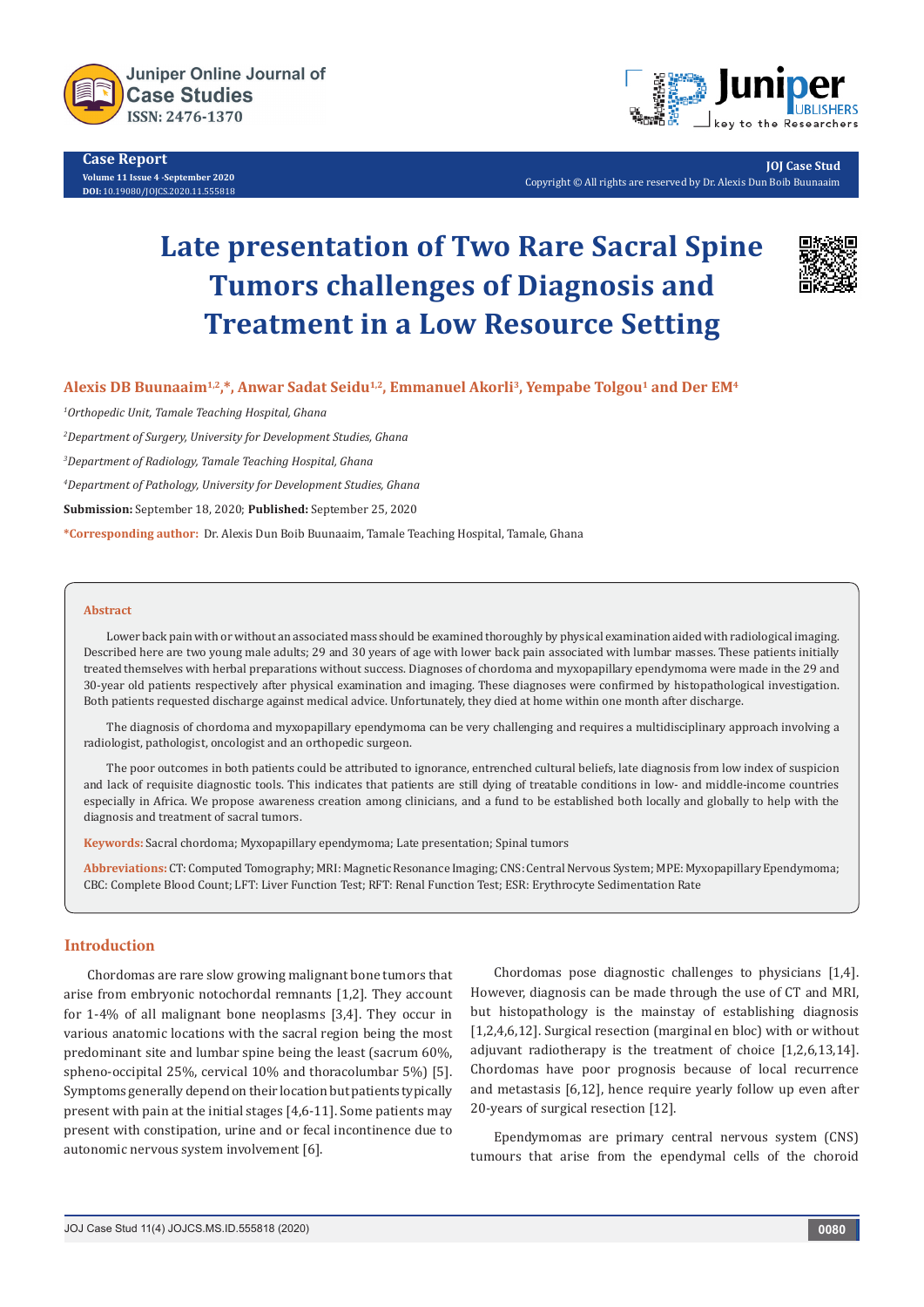plexus. They account for 2% of all primary CNS tumors [15]. They are divided into 5 subtypes: sub-ependymoma (grade I), myxopapillary ependymoma (grade I), ependymoma (grade II), RELA fusion-positive ependymoma (grade II or III), and anaplastic ependymoma (grade III) [16]. It is twice as common in men than women with an average age of presentation of 36yrs [16].

Myxopapillary ependymoma (MPE) commonly occur in the conus medullaris, cauda equina and filum terminale of the spinal cord [17]. MPE are grade I tumours and so they tend to grow slowly [18]. They have a high survival rate (98.4%) if early surgical intervention is performed [18].

We present two cases of rare spinal tumours; chordoma and myxopapillary ependymoma in Northern Ghana, who presented late to our institution for care when the initial herbal medical treatment failed. Clinical examination aided by imaging resulted in the suspicion of tumor. Histopathological examination of biopsy samples taken were confirmed as chordoma and myxopapillary ependymoma. We lost both patients a month after discharge against medical advice. This case report illustrates how late presentation and misdiagnosis results in poor outcomes of patients in low and middle resource settings.

## **Case One**

#### **Clinical history and physical examination**

A 30-year old male presented with low back pain of 15 months duration. He also had a fungating lower back mass of 6-month duration. The patient initially managed the pain with over the counter analgesics until 10-months prior to presentation when he noticed a mass in his lower back. He went to a traditional healer where he was treated with herbal medications for 6-months because he thought it was a spiritual ailment. During this period, he began to experience a gradual loss of power in the lower limbs and this was associated with urine and faecal incontinence. He was bedridden and thus developed decubitus ulcers and the mass became ulcerated. He reported to a primary health facility because of the fungating mass and inability to move his lower limbs, where he was referred to our facility (tertiary).

On examination, he was a chronically ill looking man who had conjunctiva pallor, anicteric and mildly dehydrated. Systemic examination was essentially normal. He had a fungating lower back mass measuring 9×6cm, hard with irregular edges. The power in his lower limbs was 0/5 with lax anal sphincter tone.

## **Imaging results**

Lumbosacral CT scan showed a heterogenous sacral mass measuring 5.8×6.5×6.2cm with bony distraction of the sacrococcygeal spine (Figures 1A & 1B). Lumbosacral MRI showed a 6.8×7.0×6.8cm lobulated heterogenous T1W hypointense and T2W hyperintense right sided mass involving the vertebral bodies, laminae and pedicles of S1, S2 and S3. The mass extends across the sacroiliac joint and involves the right iliac bone. It encases the right S1-S3 nerve roots with attendant severe canal stenosis. There is also infiltration of the right erector spinatus muscle posteriorly (Figures 1C & 1D)**.**



Figure 1: A & B: sagittal view lumbosacral CT scan with soft tissue and bone window respectively. C & D: sagittal view lumbosacral MRI T1 W without and with gadolinium respectively.

## **Hematology and biochemistry results**

Complete blood count (CBC) showed a low hemoglobin. Renal function and liver function tests (RFT and LFT) were essentially normal and the erythrocyte sedimentation rate (ESR) was elevated.

#### **Histopathology results**

Histopathology from an incision biopsy showed a cellular lesion with bubbly myxochondroid stroma. The cells were illdefined with round oval nuclei. Some of the cells had vacuolated cytoplasm and prominent vesicular nuclei while others had small

**0081**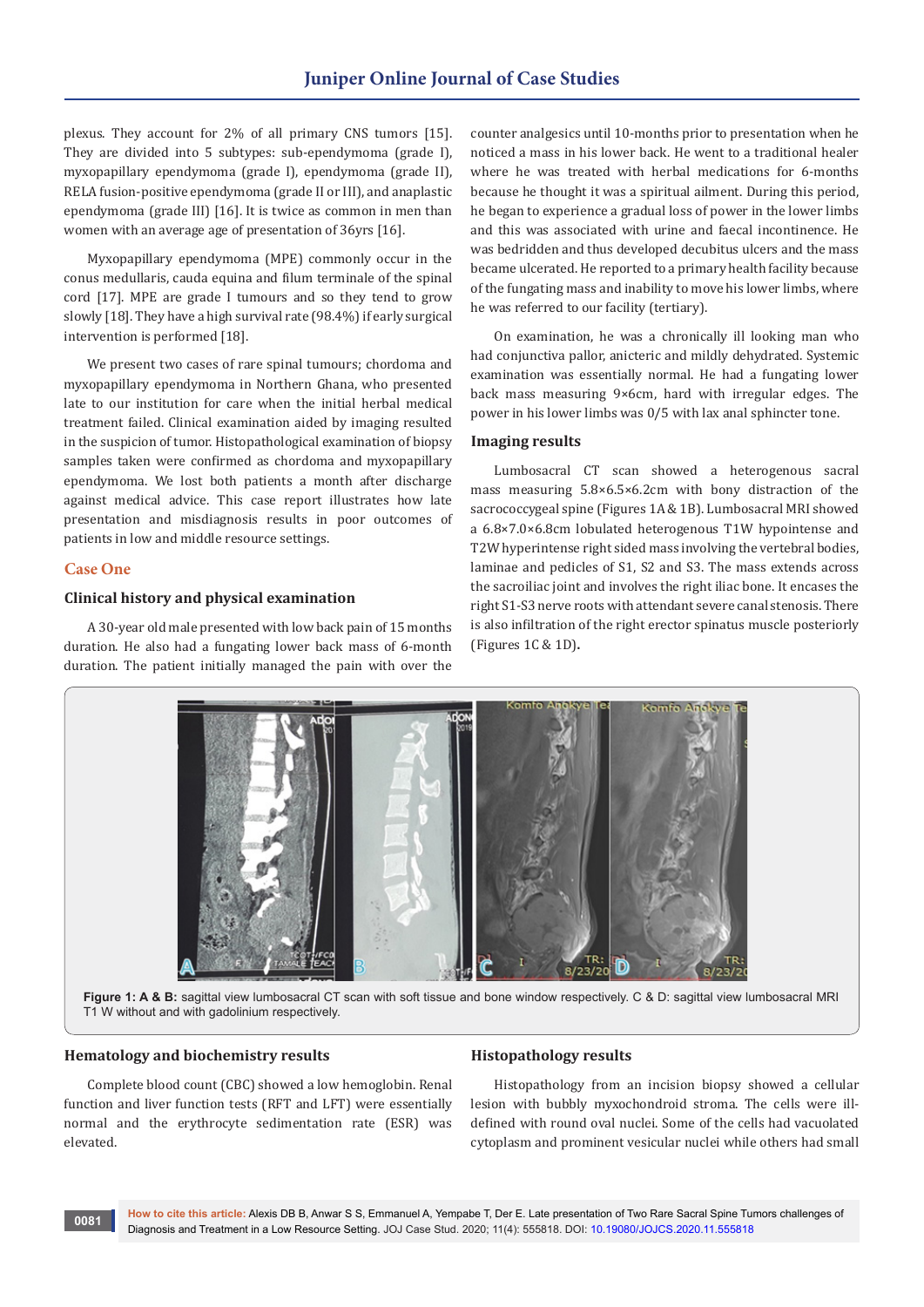with inconspicuous nuclei and no visible nucleoli. The stroma was infiltrated with inflammatory cells. The histopathological findings confirmed the diagnosis of Chordoma in line with the clinical diagnosis. Immunohistochemical examination could not be performed by our laboratory.

While conducting a metastatic workup patient requested to be discharged against medical advice for care at home and died a month afterwards.

## **Case Two**

#### **Clinical history and physical examination**

A 29-year old male who presented with a 12-month history of low back pain and a slowly growing mass in the lower back. The pain increased in intensity over the period and was associated with lower limb weakness and urine and fecal incontinence. He resorted to herbal medications as well as over the counter drugs for 7 months. He presented to a Primary health facility where he was misdiagnosed as Pott's disease and treated with antituberculous drugs for 5 months before referral to our facility because of lower limb weakness.

On examination, he was a chronically ill looking man who was moderately dehydrated. Systemic examination was essentially normal. He had a mass in his lower back measuring 7×5cm, it was hard, nodular, tender with irregular edges. The power in his lower limbs was 4/5 and anal sphincter tone was good.

#### **Imaging results**

Lumbosacral CT scan showed a heterogenous soft tissue mass involving the sacrococcygeal spine with bony distraction. It invaded the distal spinal canal and the surrounding soft tissue. The lumbar vertebral bodies and their intervertebral disc were normal (Figure 2A, 2B & 2C)**.** Lumbosacral MRI showed an ill-defined sacrococcygeal tumour measuring 11.6×8.9×15.6cm with bony distractions of the sacrum and coccyx, extending to L3 vertebra and invasion of the distal spinal canal. There was severe spinal canal stenosis from L3 to the sacral elements with destruction of the involved vertebral bodies (Figure 2D)**.**



**Figure 2: A & B:** sagittal view lumbosacral CT scan with soft tissue and bone window respectively. C: 3D reconstructs lumbosacral CT scan. D: sagittal view lumbosacral MRI T1 W.

#### **Hematology and biochemistry results**

CBC, RFT and LFT were essentially normal with elevated ESR.

### **Histopathology results**

Histology from a core biopsy showed fragments of fibrocollagenous tissue infiltrated by an epithelial lesion with papillary pattern of growth. There were also areas of myxoid changes. This confirmed the diagnosis of myxopapillary ependymoma inline with the initial diagnosis made by the clinicians. Immunohistochemical examination could not be performed by our laboratory.

The patient requested discharge against medical advice on financial grounds. He succumbed to the disease after 3 months of discharge.

#### **Discussion**

Chordomas are rare slow growing malignant bone tumors accounting for 1-4% of all malignant bone neoplasms [1,6]. Because of their slow growing nature, they are clinically dormant until later in the course of the disease [4]. The symptoms generally depend on their location with commonest being pain and neurologic symptoms [4,6-11]. For these reasons, most patients present to health facilities when the course of the disease is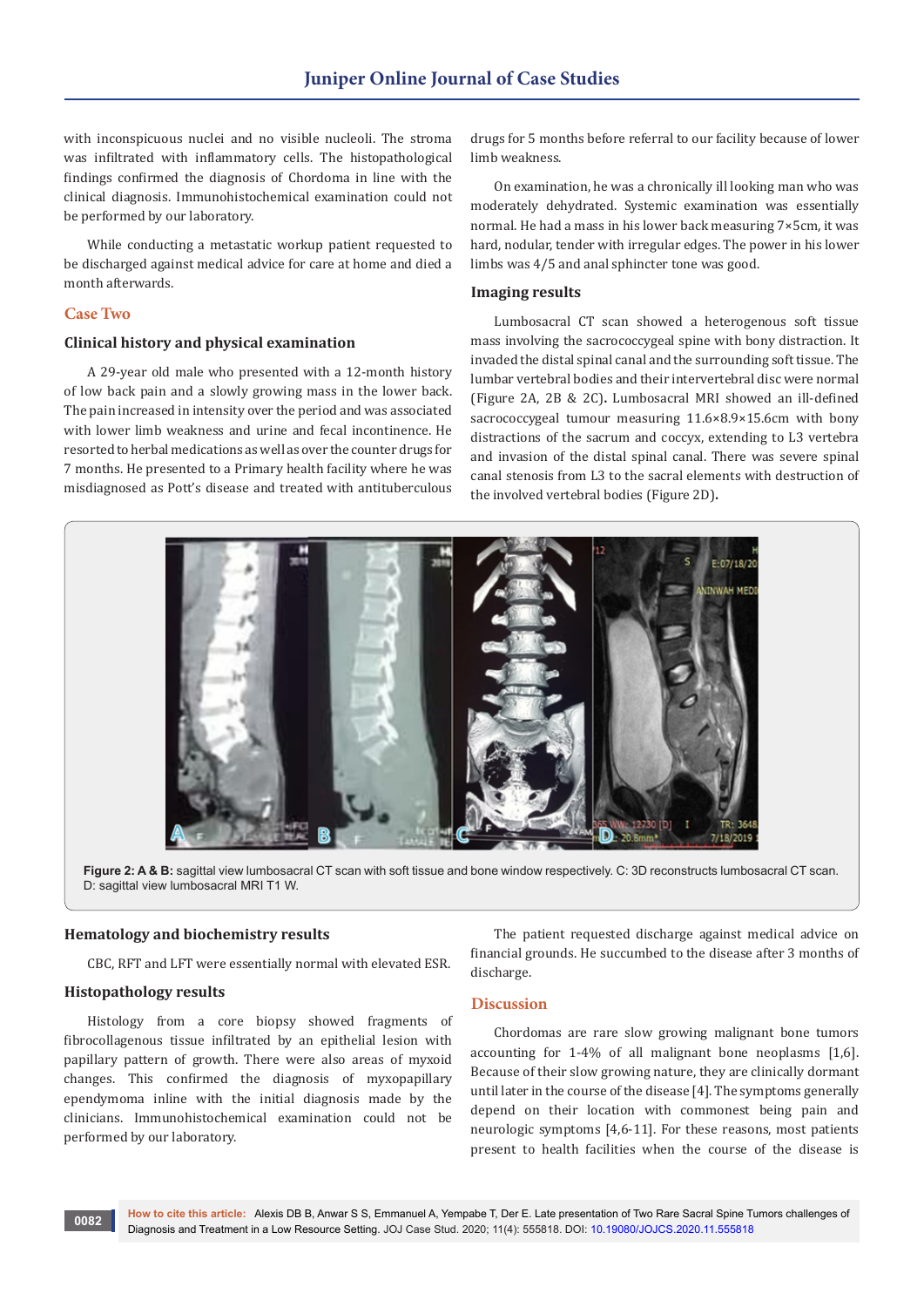advanced. However, in low resource settings where the hospital is usually not the first point of call for a lot of patients (but the Traditional healer), patients present much later to the hospital when all hope is lost. This leaves the surgeon with very few options to work with. This was demonstrated as it took 15 months from the onset of symptoms, to presenting to a health facility. The patient in this current case report presented with very advanced form of the disease. In poor resource settings, most patients will resort to the Traditional healer whose services are relatively affordable compared to Orthodox health facilities, as illustrated in this case.

Mcmaster et al. [19] in 2001 reported the incidence rate of chordoma as 0.08 per 100,000 in the United States [19]. They also reported that chordomas are uncommon in blacks and people under 40yrs [19]. They observed a male predominance with an incidence rate of 0.10 as compared to females with 0.06 [19]. Murphey et al reported the male to female ratio of 2-3:1 [4]. The current case report from Northern Ghana involved a black male of 39-years of age. Being a male increased his chances of developing a chordoma, but his race and age reduced his risk. This accounts for the rarity of such cases in our settings and sometimes contribute to the low index of suspicion by most physicians. The young age group and the female sex are more likely to develop cranial chordoma [19] which contrast with the sacral presentation of case 1.

Diagnosing chordoma can be very challenging [1,4] but radiological imaging (CT and MRI) play a crucial role in preoperative diagnosis of chordoma [1,2,4,6,12]. Murphy et al illustrated that, most primary tumors of the spine present with characteristic radiologic features on CT and MRI [4]. With the aid of diagnostic images and the appropriate technical human resource, diagnosis can be made easily.

It is worth noting that plain radiographs cannot be used in diagnosing myxopapillary ependymoma (MPE). In low resource settings, primary and secondary health facilities only have access to X rays, hence the reason for misdiagnosis of case 2. The patient was misdiagnosed as Pott's disease and received tuberculosis treatment regimen for 5 months which delayed time to definitive diagnosis. He was referred from the primary health facility to a tertiary facility for specialist care. A lumbosacral CT and MRI was done and a core biopsy taken for histopathology to confirm the diagnosis.

Both chordoma and MPE have good prognosis when they present early because they can be completely resected [4,18]. Prognosis is largely poor if both chordoma and MPE are left untreated [4,6,18].

In our opinion, poverty and ignorance is the main reason for late presentation of most patients in low resource settings of rural Ghana. Patients are more likely to resort to Traditional healers as their first point of call because their services are cheaper and are

more accessible compared to orthodox health services. Also, the bureaucracies in the orthodox health services can be frustrating to patients. Our primary and secondary health services are under resourced both in diagnostic capability and human resource, which accounted for the misdiagnosis.

The lesson from these cases is for clinicians to develop a high index of suspicion and early referral of patients to appropriate centers for treatment especially when there is a suspicion of a cancer. Policy makers in low resource settings should work towards developing the referral and diagnostic capabilities of their primary and secondary health services. They also need to reduce the cost of diagnostic investigations especially for cancer through an established fund to enable patients present early to health facilities for prompt diagnosis and treatment.

#### **Acknowledgement**

Special thanks to our radiologist; Dr Patricia Akorli for the choice of images and comments.

#### **Conflict of Interest**

Authors declared no conflict of interest with respect to authorship and publication of this case report.

## **Author's Contributions**

ADBB conceived the idea. ASS and ADBB drafted the manuscript. EM made the radiological inputs and EMD read the histopathology. ADBB, ASS, TY critically reviewed the manuscript for academic content. All authors read and agreed on the final manuscript.

#### **References**

- 1. [Zhou Y, Hu B, Wu Z, Cheng H, Dai M, Zhang B \(2018\) A giant lumbar](https://journals.lww.com/md-journal/Fulltext/2018/06220/A_giant_lumbar_chordoma__A_case_report.44.aspx)  [chordoma: A case report. Medicine \(Baltimore\). 97\(25\): e11128.](https://journals.lww.com/md-journal/Fulltext/2018/06220/A_giant_lumbar_chordoma__A_case_report.44.aspx)
- 2. Sharma H, Virdi G, McGraw I, MacDuff E, Periasamy K (2017) An Atypical Presentation of Chordoma: Case Report and Review. Orthop Muscular Syst 06(04).
- 3. [Mcpherson C, Suki D, Mccutcheon I, Gokaslan Z, Rhines L, et al. \(2006\)](https://pubmed.ncbi.nlm.nih.gov/17048762/)  [Metastatic disease from spinal chordoma: A 10-year experience. J](https://pubmed.ncbi.nlm.nih.gov/17048762/)  [Neurosurg Spine 5\(4\): 277-280.](https://pubmed.ncbi.nlm.nih.gov/17048762/)
- 4. [Murphey M, Andrews C, Flemming D, Temple H, Smith W, et al.](https://pubmed.ncbi.nlm.nih.gov/8888395/)  [\(1996\) From the Archives of the AFIP: Primary Tumors of the Spine:](https://pubmed.ncbi.nlm.nih.gov/8888395/)  [Radiologic-Pathologic Correlation. Radiogr Rev Publ Radiol Soc N Am](https://pubmed.ncbi.nlm.nih.gov/8888395/)  [Inc 16\(5\): 1131-1158.](https://pubmed.ncbi.nlm.nih.gov/8888395/)
- 5. Mirra JM. WHO Classification of tumours. Pathology and genetics of tumours of soft tissue and bone.
- 6. [Manasan C, Jose Carnate J \(2018\) Dedifferentiated Chordoma in a](https://philippinejournalofpathology.org/index.php/PJP/article/view/46)  [53-year-old Female: A Case Report. Philipp J Pathol 3\(1\): 12.](https://philippinejournalofpathology.org/index.php/PJP/article/view/46)
- 7. [Boriani S, Chevalley F, Weinstein JN, Biagini R, Campanacci L, et al.](https://pubmed.ncbi.nlm.nih.gov/8817786/)  [\(1996\) Chordoma of the spine above the sacrum. Treatment and](https://pubmed.ncbi.nlm.nih.gov/8817786/)  [outcome in 21 cases. Spine 21\(13\): 1569-1577.](https://pubmed.ncbi.nlm.nih.gov/8817786/)
- 8. Yang X, A Richard S, Zhao W, Liu J, Huang S (2019) A Giant Sacrococcygeal Chordoma: Case Report and Literature Review. Adv Biosci Clin Med 7: 60-63.